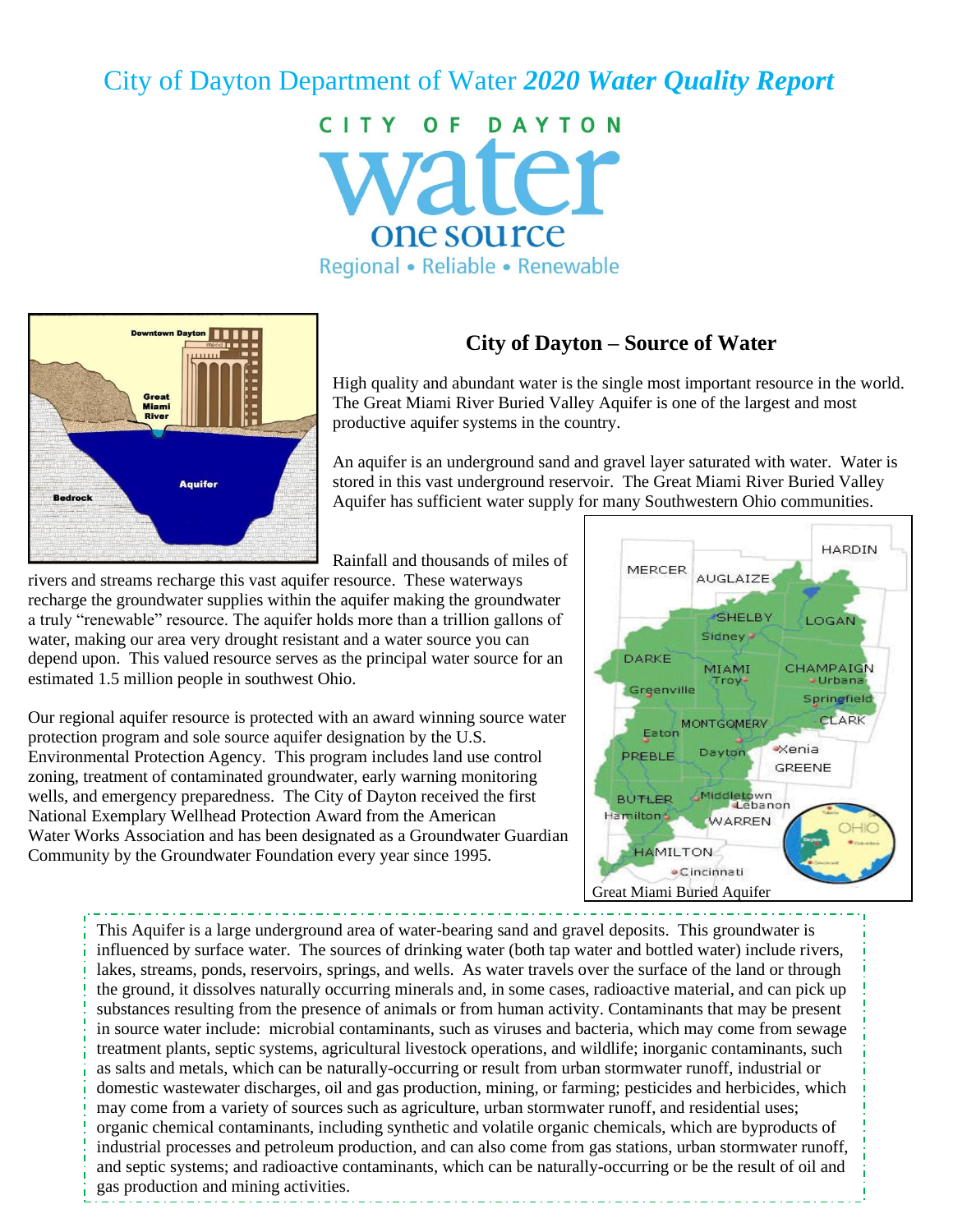

The City of Dayton Water Department treats and pumps drinking water to over 400,000 people in Montgomery County and part of Greene County. Water is supplied to water treatment plants by the Miami and the Mad River Well Fields. Wells pump groundwater from the Great Miami River Buried Valley Aquifer. Dayton uses recharge lagoons to help maintain the water table and allow large wells to efficiently pump water to the water plants. Dayton has approximately 110 production wells. Each of these large wells can pump from one to four million gallons per day.

# **Water Treatment Process**

Dayton's water treatment plants use conventional lime (calcium oxide) softening processes. After softening, the pH of the water is adjusted using carbon dioxide. The water is fluoridated and then later disinfected using with chlorine. Rapid sand filtration is the final step in the water treatment process. Dayton's Ottawa Water Plant and Miami Water Plant have rated treatment capacities of 96 million gallons of water per day (for each plant). In 2020, Dayton treated and pumped approximately 22.7 billion gallons of water.



Drinking water, including bottled water, may reasonably be expected to contain at least small amounts of some contaminants. The presence of contaminants does not necessarily indicate that water poses a health risk. In order to ensure that tap water is safe to drink, USEPA prescribes regulations which limit the amount of certain contaminants in water provided by public water systems. Food and Drug Administration regulations establish limits for contaminants in bottled water which shall provide the same protection for public health. More information about contaminants and potential health effects can be obtained by calling the Environmental Protection Agency's Safe Drinking Water Hotline (800-426-4791).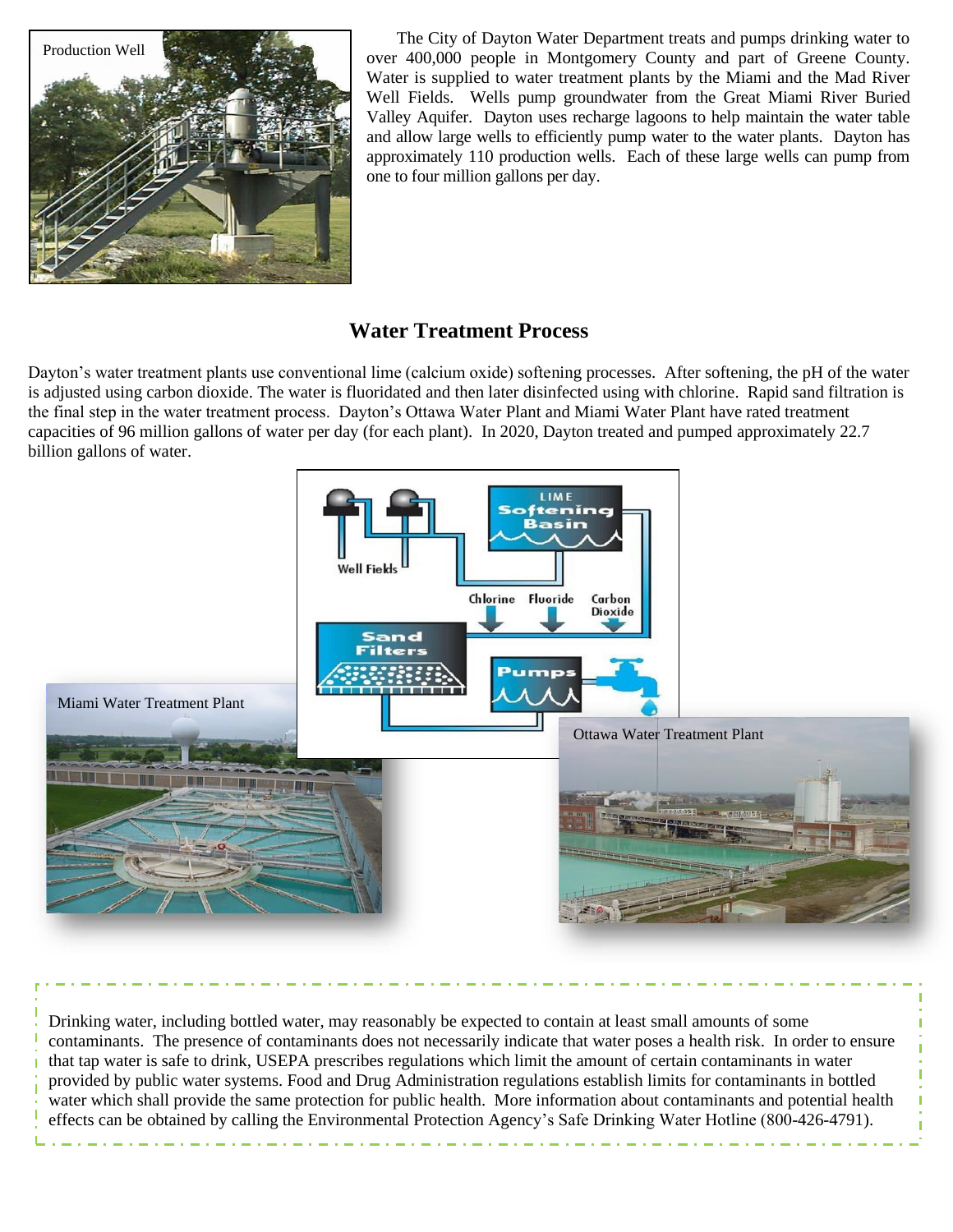# City of Dayton Department of Water **2020 Water Quality Report**

| We are proud to report that the City of Dayton complied with all MCL" standards for arinking water during 2020.                                                                            |                                              |                |                                                 |                                                               |                |                        |                 |                                                   |                |                        |                                                                                                                                     |
|--------------------------------------------------------------------------------------------------------------------------------------------------------------------------------------------|----------------------------------------------|----------------|-------------------------------------------------|---------------------------------------------------------------|----------------|------------------------|-----------------|---------------------------------------------------|----------------|------------------------|-------------------------------------------------------------------------------------------------------------------------------------|
| 2020 Report                                                                                                                                                                                | <b>Miami Plant</b>                           |                |                                                 |                                                               |                | <b>Ottawa Plant</b>    |                 |                                                   |                |                        |                                                                                                                                     |
| <b>Substance (Unit)</b>                                                                                                                                                                    | <b>Maximum</b><br><b>Allowed</b><br>$(MCL*)$ | (MCLG)         | <b>Detected</b>                                 | <b>Ideal Goals Highest Level Range of Detection Violation</b> |                | Year<br><b>Sampled</b> | <b>Detected</b> | <b>Highest Level Range of Detection Violation</b> |                | Year<br><b>Sampled</b> |                                                                                                                                     |
| <b>Regulated at the Treatment Plant</b>                                                                                                                                                    |                                              |                |                                                 |                                                               |                |                        |                 |                                                   |                |                        |                                                                                                                                     |
| Fluoride (ppm)                                                                                                                                                                             | $\overline{4}$                               | 4              | 1.02                                            | $0.81 - 1.07$                                                 | N <sub>o</sub> | 2020                   | 0.99            | $0.81 - 1.05$                                     | N <sub>o</sub> | 2020                   | Erosion of natural deposits; Water<br>additive which promotes strong<br>teeth; Discharge from fertilizer<br>and aluminum factories. |
| Nitrate (ppm)                                                                                                                                                                              | 10                                           | 10             | 0.926                                           | 0.194-0.926                                                   | N <sub>o</sub> | 2020                   | 2.12            | $0.574 - 2.12$                                    | No.            | 2020                   | Runoff from fertilizer use;<br>Leaching from septic tanks,<br>sewage; Erosion of natural<br>deposits.                               |
| <b>Turbidity (NTU)</b>                                                                                                                                                                     | $TT = 1$                                     | N/A            | 0.12                                            | $0.01 - 0.12$                                                 | N <sub>o</sub> | 2020                   | 0.04            | $0.01 - 0.04$                                     | No.            | 2020                   | Lime softening residuals; Soil                                                                                                      |
|                                                                                                                                                                                            |                                              |                | TT: > 95% must be < 0.3 100% < 0.3 <sup>1</sup> |                                                               |                |                        | $100\% < 0.31$  |                                                   |                |                        | runoff.                                                                                                                             |
| <b>Total Organic Carbon (TOC) (ppm)</b>                                                                                                                                                    | <b>TT</b>                                    | N/A            | $0.67^2$                                        | $0.56 - 0.79$                                                 | N <sub>o</sub> | 2020                   | $0.55^2$        | $0.48 - 0.63$                                     | No             | 2020                   | Naturally present in the<br>environment.                                                                                            |
| Barium (ppm)                                                                                                                                                                               | $\sqrt{2}$                                   | $\overline{c}$ | 0.038                                           | $\rm N/A$                                                     | N <sub>o</sub> | 2020                   | 0.060           | N/A                                               | No.            | 2020                   | Discharge from metal refineries;<br>Erosion of natural deposits.                                                                    |
| <b>Regulated at the Customer's Tap</b>                                                                                                                                                     |                                              |                |                                                 |                                                               |                |                        |                 |                                                   |                |                        |                                                                                                                                     |
| Lead (ppb)                                                                                                                                                                                 | $AL = 15$                                    | $\overline{0}$ | 4.1                                             | No samples $>$ AL<br>$ND-8.7$                                 | N <sub>o</sub> | 2020                   | 4.1             | No samples $>$ AL<br>$ND - 8.7$                   | N <sub>o</sub> | 2020                   | Corrosion of household plumbing<br>materials; Erosion of natural<br>deposits.                                                       |
| Copper (ppm)                                                                                                                                                                               | $AL = 1.3$                                   | 1.3            | 0.047                                           | No samples $>$ AL<br>$ND -0.59$                               | N <sub>o</sub> | 2020                   | 0.047           | No samples >AL<br>$ND -0.59$                      | No.            | 2020                   |                                                                                                                                     |
| 90% of samples were less than 4.1 ppb for lead and less than 0.047 ppm for copper. Lead and copper were not detected in most of the water samples. Results from samples collected in 2020. |                                              |                |                                                 |                                                               |                |                        |                 |                                                   |                |                        |                                                                                                                                     |
| <b>Regulated in the Distribution System</b>                                                                                                                                                |                                              |                |                                                 |                                                               |                |                        |                 |                                                   |                |                        |                                                                                                                                     |

*We are proud to report that the City of Dayton complied with all MCL\* standards for drinking water during* **2020.**

| Trihalomethanes (THMs) (ppb)   | $80^{3}$ | N/A                    | 29.68 <sup>3</sup> | 15.424-40.3 | N <sub>0</sub> | 2020 | $29.68^3$         | 15.424-40.3 | N <sub>0</sub> | 2020 | By-product of drinking water<br>chlorination. |
|--------------------------------|----------|------------------------|--------------------|-------------|----------------|------|-------------------|-------------|----------------|------|-----------------------------------------------|
| Haloacetic Acids (HAA5s) (ppb) | $60^{3}$ | N/A                    | $6.4^{\circ}$      | $ND-8.7$    | N <sub>0</sub> | 2020 | $6.4^{3}$         | $ND-8.7$    | N <sub>0</sub> | 2020 | By-product of drinking water<br>chlorination. |
| Chlorine (ppm)                 |          | $MRDL = 4$ $MRDLG = 4$ | 1.26 <sup>4</sup>  | 1.18-1.34   | N <sub>0</sub> | 2020 | 1.26 <sup>4</sup> | 1.18-1.34   | N <sub>0</sub> | 2020 | Water additive used to control<br>microbes.   |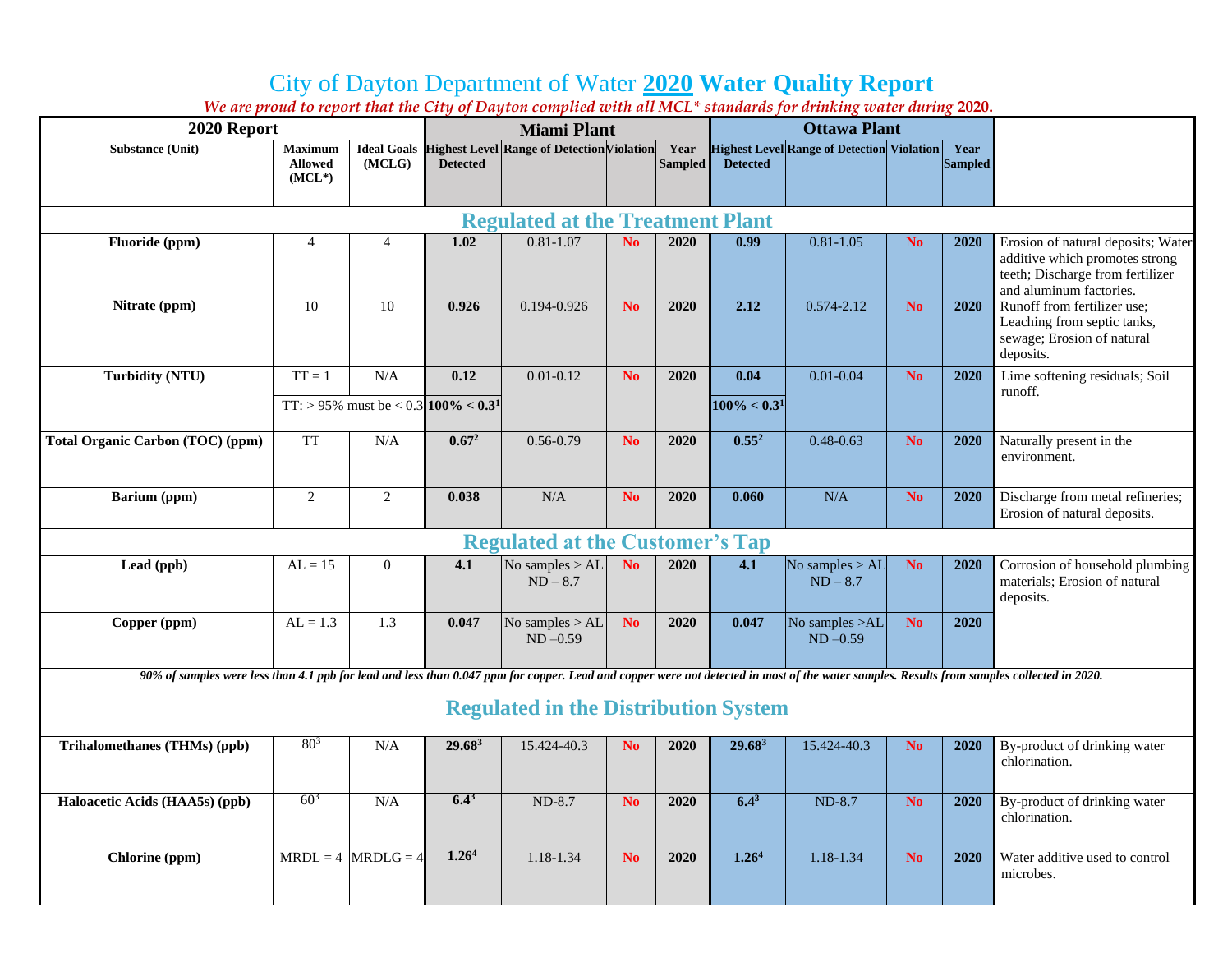| Unregulated Compounds – concentration in ppm, ppb, & ppt(average and range are shown for water plant effluent samples) |                            |        |                                                             |                                     |                  |                        |                                         |                  |                                       |                                            |                                                                                                                                                                                                                                                                           |
|------------------------------------------------------------------------------------------------------------------------|----------------------------|--------|-------------------------------------------------------------|-------------------------------------|------------------|------------------------|-----------------------------------------|------------------|---------------------------------------|--------------------------------------------|---------------------------------------------------------------------------------------------------------------------------------------------------------------------------------------------------------------------------------------------------------------------------|
| 2020 Report                                                                                                            | <b>Miami Plant</b>         |        |                                                             |                                     |                  | <b>Ottawa Plant</b>    |                                         |                  | <b>Typical Source of Contaminants</b> |                                            |                                                                                                                                                                                                                                                                           |
| <b>Substance (Unit)</b>                                                                                                | <b>Allowed</b><br>$(MCL*)$ | (MCLG) | <b>Maximum Ideal Goals Highest Level</b><br><b>Detected</b> | <b>Range of</b><br><b>Detection</b> | <b>Violation</b> | Year<br><b>Sampled</b> | <b>Highest Level</b><br><b>Detected</b> | <b>Detection</b> |                                       | <b>Range of   Violation   Year Sampled</b> |                                                                                                                                                                                                                                                                           |
| <b>Bromodichloromethane</b> (ppb)                                                                                      | N/A                        | N/A    | 1.53                                                        | $1.44 - 1.63$                       | N/A              | 2020                   | 1.68                                    | $1.22 - 2.46$    | N/A                                   | 2020                                       | By-products of drinking water chlorination.                                                                                                                                                                                                                               |
| <b>Bromoform</b> (ppb)                                                                                                 | N/A                        | N/A    | 0.38                                                        | $ND-0.58$                           | N/A              | 2020                   | <b>ND</b>                               | ND               | N/A                                   | 2020                                       |                                                                                                                                                                                                                                                                           |
| Chloroform (ppb)                                                                                                       | N/A                        | N/A    | 0.881                                                       | 0.785-0.933                         | N/A              | 2020                   | 1.42                                    | 1.04-2.11        | N/A                                   | 2020                                       |                                                                                                                                                                                                                                                                           |
| Dibromochloromethane (ppb)                                                                                             | N/A                        | N/A    | 1.67                                                        | 1.57-1.88                           | N/A              | 2020                   | 1.43                                    | $1.08 - 2.15$    | N/A                                   | 2020                                       |                                                                                                                                                                                                                                                                           |
| Cis-1,2 dicholoroethene(ppb)                                                                                           | N/A                        | N/A    | 0.20                                                        | ND-0.778                            | N/A              | 2020                   | <b>ND</b>                               | <b>ND</b>        | N/A                                   | 2020                                       |                                                                                                                                                                                                                                                                           |
| Perfluorooctanoic Acid (ppt)<br><b>PFOA</b>                                                                            | N/A                        | N/A    | ND <sup>6</sup>                                             | ND                                  | N/A              | 2020                   | ND <sup>6</sup>                         | ND               | N/A                                   | 2020                                       | Per-<br>polyfluoroalkyl<br>and<br>substances<br>(PFAS)<br>group of<br>are<br>a<br>man-made<br>chemicals applied to many industrial,<br>commercial and consumer products to                                                                                                |
| Perfluorooctanesulfonic Acid (ppt)<br><b>PFOS</b>                                                                      | N/A                        | N/A    | ND <sup>6</sup>                                             | ND                                  | N/A              | 2020                   | 8.276                                   | $ND-12.2$        | N/A                                   | 2020                                       | make them waterproof, stain resistant or<br>nonstick. PFAS are also used in products<br>like cosmetics, fast food packaging, and a<br>type of firefighting foam called aqueous                                                                                            |
| Perfluorohexanesulfonic Acid (ppt)<br><b>PFHxS</b>                                                                     | N/A                        | N/A    | ND <sup>6</sup>                                             | <b>ND</b>                           | N/A              | 2020                   | $9.43^{6}$                              | $7.5 - 12.7$     | N/A                                   | 2020                                       | film forming foam (AFFF) which are used<br>mainly on large spills of flammable liquids,<br>such as jet fuel. PFAS are classified as<br>of emerging<br>contaminants<br>concern,<br>meaning that research into the harm they<br>may cause to human health is still ongoing. |
| 2-methoxyethanol(UCMR4) (ppb)                                                                                          | N/A                        | N/A    | 15.9                                                        | 15.9-15.9                           | N/A              | 2018                   | 10.1                                    | $10.1 - 10.1$    | N/A                                   | 2018                                       | These contaminants were detected during                                                                                                                                                                                                                                   |
| HAA5 (UCMR4) (ppb)                                                                                                     | N/A                        | N/A    | 5.84                                                        | $3.7 - 10.4$                        | N/A              | 2018                   | 5.84                                    | 3.69-10.44       | N/A                                   | 2018                                       | Unregulated Contaminant monitoring.                                                                                                                                                                                                                                       |
| HAA6Br (UCMR4) (ppb)                                                                                                   | N/A                        | N/A    | 6.81                                                        | 2.9-11.8                            | N/A              | 2018                   | 6.81                                    | 2.86-11.83       | N/A                                   | 2018                                       | Additional contaminants were monitored<br>and not detected. For additional information                                                                                                                                                                                    |
| HAA9 (UCMR4) (ppb)                                                                                                     | N/A                        | N/A    | 10.33                                                       | 5.9-17.5                            | N/A              | 2018                   | 10.33                                   | 5.89-17.49       | N/A                                   | 2018                                       | please call (937) 333-6093                                                                                                                                                                                                                                                |

**1** Dayton complied with requirements for every month in 2020. Turbidity is a measure of the cloudiness of water and is an indication of the effectiveness of our filtration system. The turbidity limit set by the EPA is 0.3 NTU in 95% of the daily samples and shall not exceed 1 NTU at any time. As reported above, the City of Dayton's highest recorded turbidity result for **2020** at **Miami Plant** was 0.12 NTU and lowest monthly percentage of samples meeting the turbidity limits was **100%**, and at **Ottawa Treatment Plant** was 0.04 NTU and lowest monthly percentage of samples meeting the turbidity limits was **100%.**

- **2** Dayton complied with alternate compliance criteria for TOC regulations under the D/DBP Rule. The level reported is "average".
- **3** Highest running annual average.
- **4** Highest running quarterly average

**5** In 2020 there were 0 distribution samples were positive for coliform bacteria. There were 1,504 samples analyzed.

**6** Health Action Levels for PFAS. PFOA: 70 ppt, PFOS: 70 ppt, Combined PFOA + PFOS: 70 ppt, PFHxS: 140 ppt

#### **Definitions**

**\*MCL = Maximum Contaminant Level** – The highest level of a contaminant that is allowed in drinking water. MCLs are set as close to the MCLGs as feasible using the best available treatment technology. **MCLG = Maximum Contaminant Level Goal** – The level of a contaminant in drinking water below which there is no known or expected risk to health. MCLGs allow for a margin of safety.

**NTU = Nephelometric Turbidity Units** (measure of "cloudiness")

**MRDL = Maximum Residual Disinfectant Level –** The highest level of a disinfectant allowed in drinking water. There is convincing evidence that addition of a disinfectant is necessary for control of microbial contaminants.

**MRDLG = Maximum Residual Disinfectant Level Goal –** The level of drinking water disinfectant below which there is no known or expected risk to health. MRDLGs do not reflect the benefits of the use of disinfectants to control microbial contaminants.

**TT = Treatment Technique** – A required process intended to reduce the level of a contaminant in drinking water.

**AL = Action Level** – The concentration of a contaminant which, if exceeded, triggers treatment or other requirements for a water system.

**picocuries per liter (pCi/L)** are units of measure of radioactivity

 $N/A$  = Not applicable  $\ge$  greater than  $\lt$  less than  $ND$  = Not detected

**Parts per Million (ppm)** are units of measure for concentration of a contaminant. A part per million corresponds to one second in 11.5 days.

**Parts per Billion (ppb)** are units of measure for concentration of a contaminant. A part per billion corresponds to one second in 31.7 years.

**Parts per Trillion (ppt)** are units of measure for concentration of a contaminant. A part per trillion corresponds to one second in 31,710 years.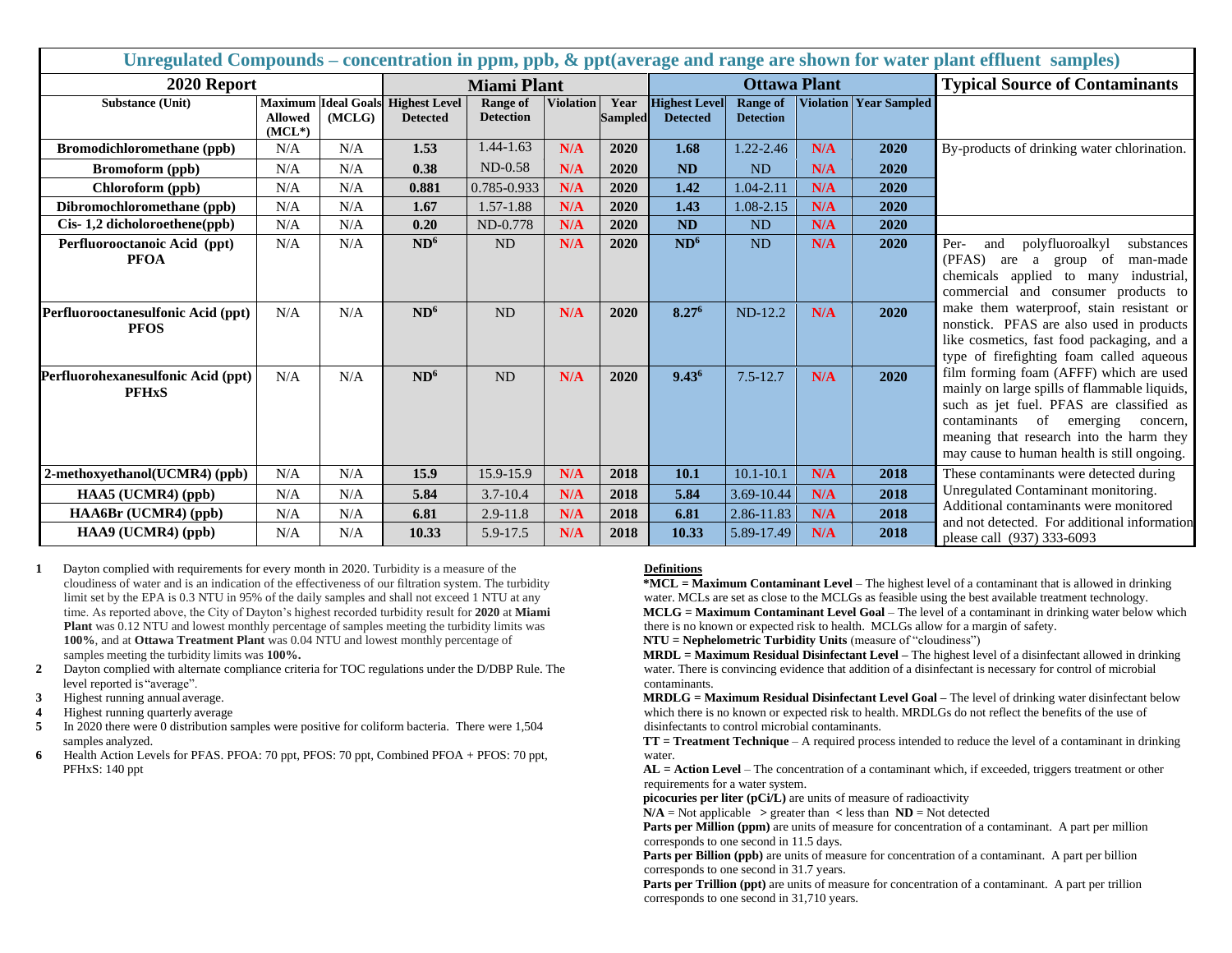## **Other Information**

*City of Dayton Department of Water had a current unconditioned license in 2020 to operate our public water system.*

### **Lead Information**

"If present, elevated levels of lead can cause serious health problems, especially for pregnant women and young children. Lead in drinking water is primarily from materials and components associated with service lines and home plumbing. The City of Dayton is responsible for providing high quality drinking water, but cannot control the variety of materials used in plumbing components. When your water has been sitting for several hours, you can minimize the potential for lead exposure by flushing your tap for 30 seconds to 2 minutes before using water for drinking or cooking. If you are concerned about lead in your water, you may wish to have your water tested. Information on lead in drinking water, testing methods, and steps you can take to minimize exposure is available from the Safe Drinking Water Hotline or at

*[http://www.epa.gov/safewat](http://www.epa.gov/safewater/lead) [er/lead](http://www.epa.gov/safewater/lead)."* **Paint chips and other exposures are significant sources of lead exposure. Lead was not detected in most of the samples collected at City of Dayton homes. Call 937-333-6093 for details.**

#### **Health Information**

Some people may be vulnerable to contaminates in drinking water than the general population. Immuno-compromised persons such as persons with cancer undergoing chemotherapy, persons who have undergone organ transplants, people with HIV/AIDS or other immune system disorders, some elderly, and infants can be particularly at risk from infections. These people should seek advice about drinking water from their health

#### **Source Water Assessment**

The Ohio EPA conducted a source water assessment of Dayton's water source. The assessment concluded that the aquifer supplying water to the City of Dayton's well fields has a high susceptibility to contamination. This determination is based on: the influence of surface water recharge to the aquifer; the presence of a relatively thin protective layer of clay overlying the aquifer; the shallow depth of the aquifer; contaminant plumes in Dayton's well field protection area; the presence of significant potential contaminant sources in the protection area; and the presence of contaminants in treated water. More information about the source water assessment or what consumers can do to help protect the aquifer is available by calling the Division of Environmental Management at (937) 333- 3725.